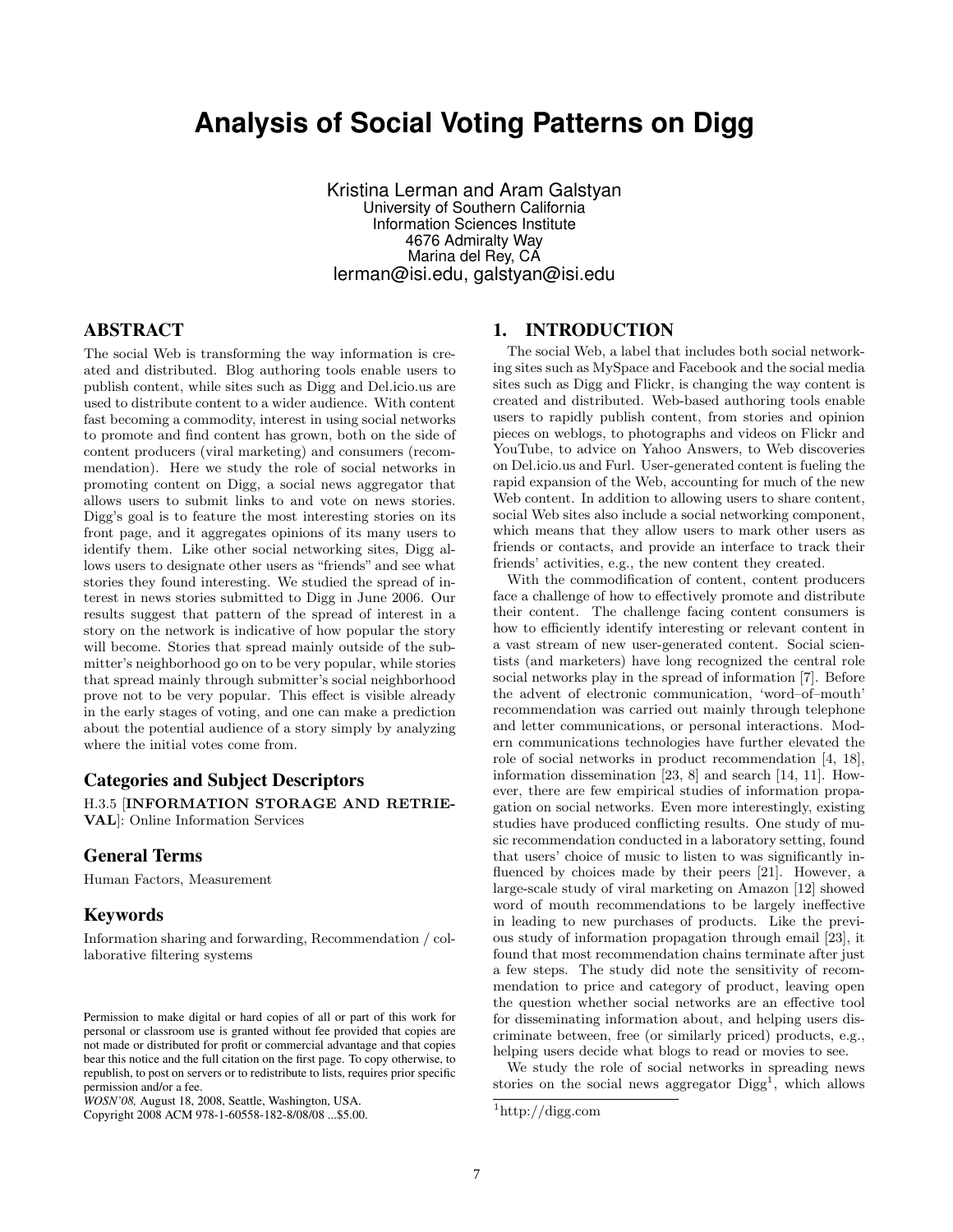users to post links to and vote on news stories. Digg became popular in part because, rather than relying on an editorial board, it aggregates opinions of its many users to identify the most interesting stories online. Like other social Web sites, Digg also allows its users to create social networks by designating other users as friends, and makes it easy to track friends' activities. Through the Friends Interface, which acts as a social recommendation engine, a user can see the stories his friends found interesting.

We perform an empirical study of social recommendation on Digg, by examining the impact of social networks on voting.

When a story is submitted, some votes come from the network neighbors of the submitter. New votes might also attract additional votes from the neighbors of the voters, and so on. This process is analogous to a diffusion, or spread of, activation on a network. Our results suggest that the pattern of the spread of activation through the network is indicative of how interesting the story is, or how popular it will become. If in the initial stages of voting, most of the votes come from within the social neighborhood of the submitter, then the story will likely not prove popular with the general Digg audience. If, on the other hand, the votes come from users not directly linked to the submitter, the story will likely prove popular. In other words, stories which propagate mostly through the network effect, do not carry sufficient interest for the users outside the submitter's community and will not become popular, while stories that mainly spread outside of the submitter's community will end up becoming popular. This effect is visible already in the early stages of voting, and one can make a prediction about the potential audience of a story simply by analyzing where the initial votes come from.

In the section below we describe Digg, its functionality and the data we collect from it. In Section 4 we empirically study the spread of interest in a story through the social network of Digg users. In Section 5 we show that we can use the early stages of this spread to predict how popular the story will become.

## 2. RELATED WORK

Our findings are in line with conclusions of previous studies that showed that social networks play an important role in promoting and locating content [11, 13, 9]. In particular, Lerman [9] showed that users with larger social networks are more successful in getting their stories promoted to Digg's front page, even if the stories are not very interesting. These findings have implications for the design of social media and social networking sites. For example, some implementations of social recommendation may lead to the "tyranny of the minority," where a small group of active, well-connected users dominate the site [10]. Rather than being a liability, social networks can be used to, for example, more accurately assess the quality of content, as this paper shows.

Other researchers have used Digg's trove of empirical data to study dynamics of voting. Wu and Huberman [24] found that interest in a story peaks when the story first hits the front page, and then decays with time, with a half-life of about a day. Their study is complementary to ours, as they studied dynamics of stories after they hit the front page. Also, they do not identify a mechanism for the spread of interest in a story. We, on the other hand, propose, and empirically study, social networks as a mechanism for the spread of interest in a story. Crane and Sornette [3] analyzed a large number of videos posted on YouTube. By looking at the dynamics of the number of votes received by the videos, they found that they could identify high quality videos, whether they were selected by YouTube editors, or spontaneously became popular. Like Wu and Huberman, they looked at aggregate statistics, not the microscopic dynamics of the spread of interest in stories.

## 3. DIGG'S FUNCTIONALITY

The social news aggregator Digg relies on users to submit and moderate news stories. Each new story goes to the upcoming stories queue. The new submissions (there are 1-2 new submissions every minute) are displayed in reverse chronological order, 15 to the page, with the most recent story at the top. Each day Digg selects a handful of stories to feature on its front page. Digg's goal is to promote only the most interesting of the submitted stories, and it relies on the opinions of its users to identify them. Digg's automatic promotion algorithm looks at the voting patterns made within 24 hours of a story's submission. Although its details are kept secret and change on a regular basis [19], the promotion algorithm takes into account the number of votes a story receives and the rate at which it receives them, among other factors. In the data we collected, we did not see any front-page stories with fewer than 43 votes, nor did we see any stories in the upcoming queue with more than 42 votes.

Digg also allows users to designate others as friends and makes it easy to track friends' activities. The friendship relationship is asymmetric. When user  $A$  lists user  $B$  as a friend, user A is able to watch the activity of B but not vice versa. We call A the fan of B. Digg provides a Friends Interface, which summarizes a user's friends' recent activity: the number of stories his friends have submitted, commented on or voted on in the preceding 48 hours. Tracking activities of friends is a feature of many social Web sites and is one of their major draws.

Digg users vary widely in their activity levels. Some users casually browse the front page, voting on one or two stories. Others spend hours a day combing the Web for new stories to submit, and voting on stories they found on Digg. Digg calculated a users' reputation based on how successful they were in getting their stories promoted to the front page. Until February 2007 [20], in order to encourage activity, Digg publicized users' reputation on the Top Users list. A look at the statistics of user activity showed that topranked users were disproportionately active: of the more than 15,000 front page stories submitted by the top 1000 Digg users as of June 2006, the top 3% of the users were responsible for 35% of the submissions and a similarly high fractions of the votes cast and comments made.

#### 3.1 Digg dataset

For our study, we scraped Digg's Technology section with the aid of a tool provided by Fetch Technologies. On June 30, 2006, we scraped Digg's front page, collecting data about roughly 200 of the most recently promoted stories. For each story, we extracted the story's title, name of the submitter, time the story was submitted, as well as names of users who voted on the story. Although we do not have the time stamp of each vote, they are listed in chronological order, with submitter's name appearing first on the list. In February 2008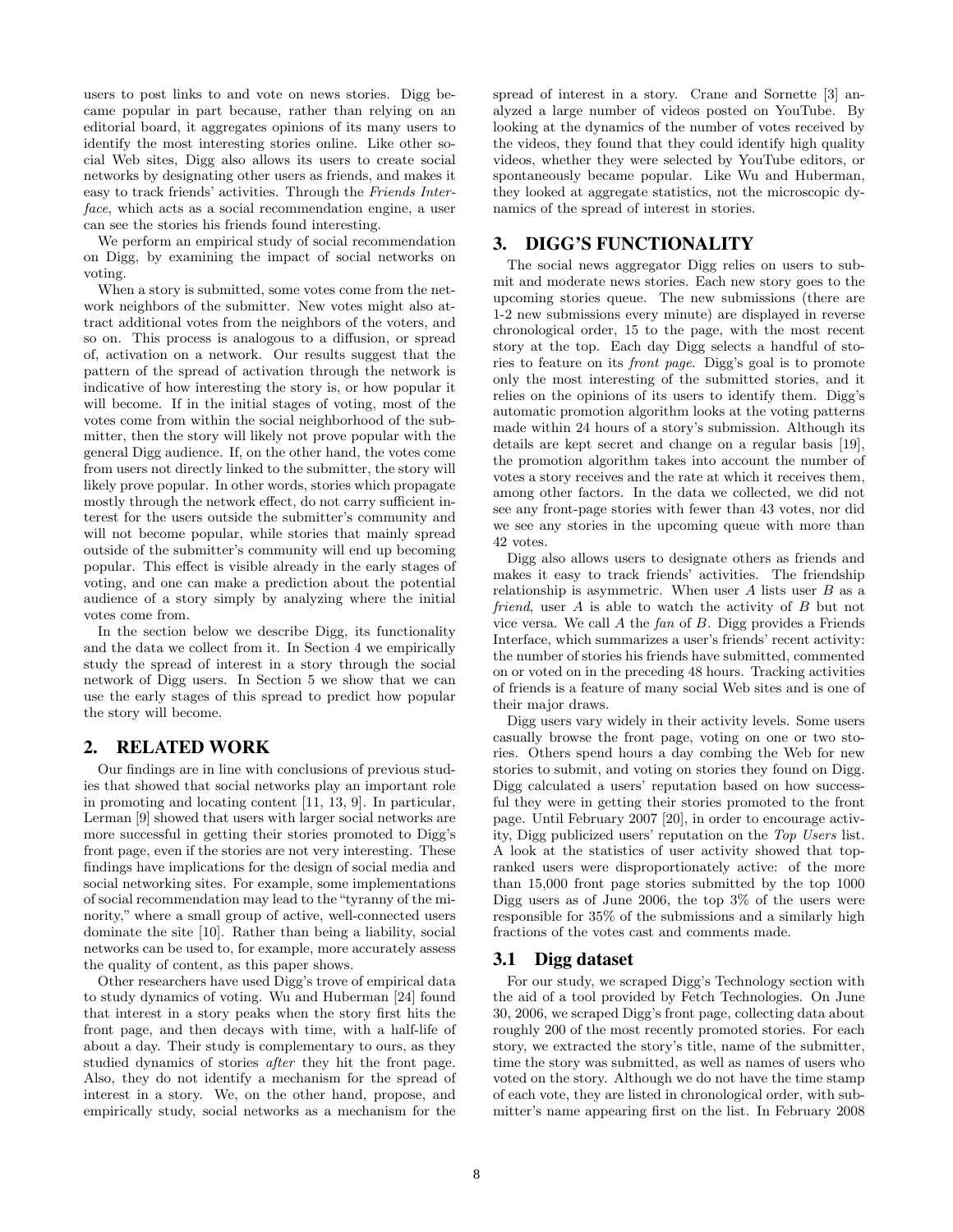we augmented this data with the final vote count (number of diggs) the stories received. In all, we collected information about votes from over 16, 600 distinct users.



Figure 1: Time series of the number of votes, since submission, received by randomly chosen front-page stories. The rectangle indicates votes received while the stories were in the upcoming stories queue, and dashes indicate transition to the front page.

The basic dynamics of votes received by stories appears the same from story to story, as shown in Figure 1. While in the upcoming queue (dotted rectangle in the figure), a story accumulates votes at some slow rate, but once it is promoted to the front page (indicated by dashes), it accumulates votes at a much faster rate. As the story ages, the accumulation of new votes slows down, and after a few days, the story's vote count saturates at some value. This value depends on how interesting the story is to the general Digg community. Some stories are very interesting, accumulating thousands votes, while others are not so interesting, receiving fewer than 500 votes.

Figure  $2(a)$  shows the histogram of the final vote counts received by the front-page stories in our sample. Twenty percent of the stories were not very interesting, receiving fewer than about 500 votes, and twenty percent were very interesting, receiving more than 1500 votes. This graph is very similar to one presented by Wu and Huberman [24] which showed votes received by almost 30,000 front-page stories on Digg submitted over a period of a year. In that dataset,  $\sim 20\%$  of front-page stories received fewer than 400 votes, and another  $\sim 20\%$  received between 400 and 600 votes. About 30% of the stories received more than 1,000 votes.

The distribution of user activity is skewed, as shown in Figure 2(b). While most of the users had one story promoted to the front page, a number of users were responsible for multiple submissions. These were also the users with highest reputation, the so-called top users. Voting statistics are even more skewed. While most of the users voted on only one story, some voted on many, and a few on well over a hundred stories.

#### 3.2 Social networks

In addition to data about stories, we also extracted a snapshot of the social network of the top-ranked 1020 Digg users as of June 30, 2006. This data contained the names of each

user's friends and fans. As a reminder, user A's friends are all the users that  $A$  is watching (outgoing links on the social network graph), while A's fans are all the users watching his activity (incoming links). Since the original social network did not contain information about all the voters in our dataset, we augmented this data in February 2008 by extracting names of fans of the  $15,000+$  additional users. Many of these users acquired new fans between June 2006 and February 2008. Although Digg does not provide information about the time a fan link was created, it does list these links in reverse chronological order, with the most recent appearing on top. In addition to a fan's name, Digg also gives the date the fan joined Digg. But eliminating fans who joined Digg after June 30, 2006, we believe we were able to faithfully reconstruct the fan links (incoming edges) for all the users in our dataset. The top users, those with most stories on the front page, tended to have more friends and fans than other users.

## 4. INFORMATION SPREAD IN **NETWORKS**

The Digg dataset allows us to empirically study the role of social networks in the spread of information. Before a story reaches the front page, it is visible only on the upcoming stories queue and through the Friends interface. Although some users browse the upcoming stories queue, the quantity of submissions there (more than 1500 daily at the time we collected data) makes browsing unmanageable to most users. Digg also offers a visual interface to browse the upcoming and front page stories, Swarm and Stack. These visualizations are supposed to make it easier for users to identify more popular stories, but it is not clear how many users take advantage of them. Increasingly, many news sites and blogs are including a "Digg it" button to allow its readers to submit or vote on the story directly from the story's Web page. Again, it is not clear how many users take advantage of this option. We believe that social networks play an important role in promoting stories on Digg. In a previous work we presented data to support the claim that users employ the Friends interface to filter the vast stream of new submissions to see the stories their friends liked. Below we study the microscopics of information spread.

#### 4.1 Information cascades

At the time of submission, the story is visible only to submitter's fans through the 'see the stories your friends submitted' part of the Friends interface. As the story receives new votes, it becomes visible to many more users through the 'see the stories my friends dugg<sup>'2</sup> part of the Friends interface. A story's influence is given by the number of users who can see it through the Friends interface. Figure  $3(a)$ shows a histogram of the stories' influence. Slightly more than half of the stories in our sample were submitted by poorly connected users with fewer than ten fans. After stories received ten new votes, almost half of them were visible to at least 200 users through the Friends interface. After 30 votes, all the stories in our sample were visible to at least ten other users through the Friends interface, and majority of the stories were visible to hundreds of users.

Because we know the social network of Digg users, we can count how many votes came from within the network —

<sup>&</sup>lt;sup>2</sup>In this paper, as on Digg, 'digg' is synonymous with 'vote.'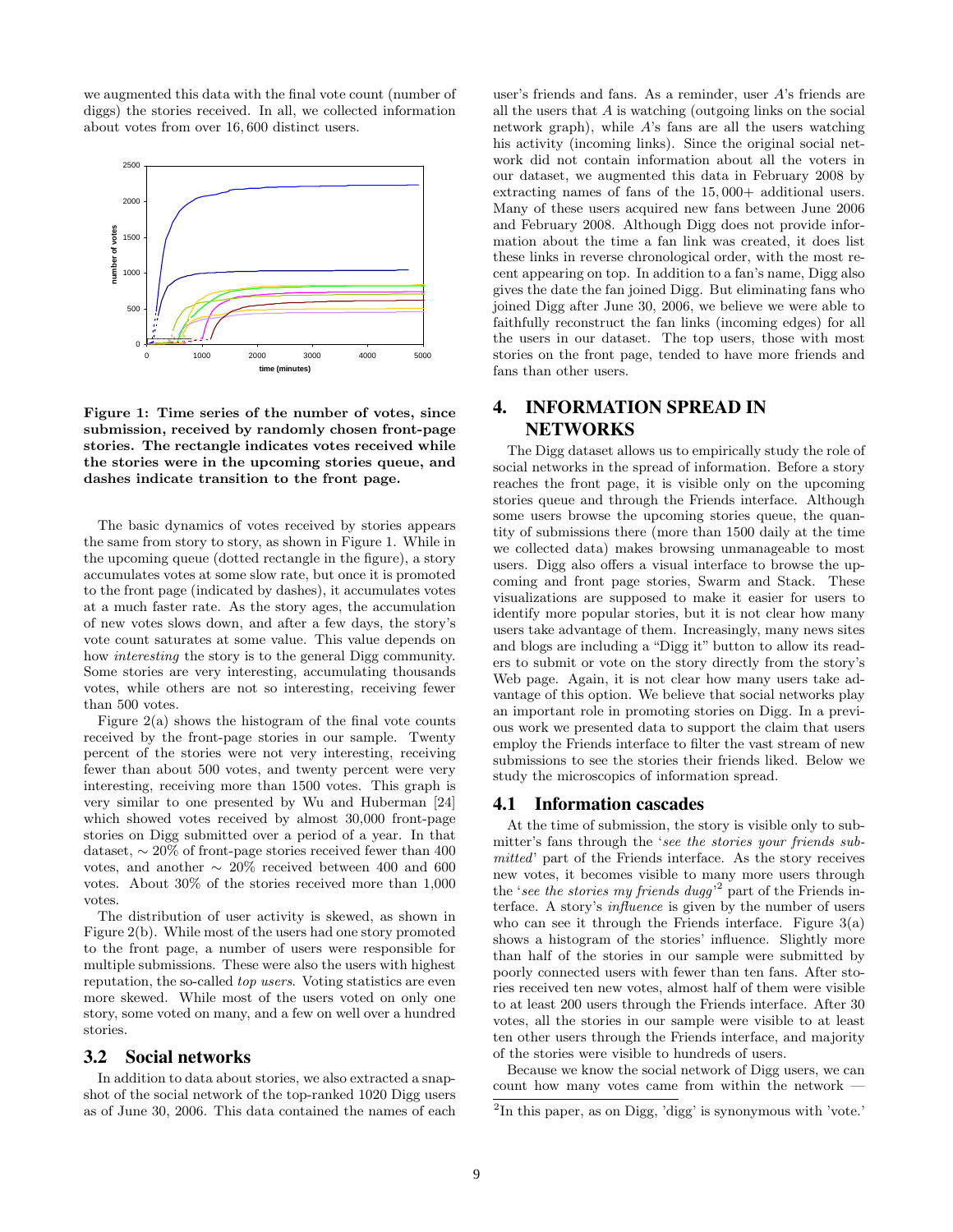

Figure 2: Statistics of story and user activity: (a) Histogram of the number of votes received by stories. (b) Histogram of the number of stories submitted and voted on.



Figure 3: Spread of interest in stories: (a) histogram of the story's influence, defined as the number of users who can see it through the friends interface, after it received ten votes, and (b) the number of in-network votes the story received within the first ten votes.

from fans of the previous voters. This is the story's cascade. Figure 3(b) shows the distribution of cascades in our sample. For 30% of the stories, at least half of the first 10 votes were in-network votes. Cascades grow with the number of votes cast. After 20 votes, 28% of the stories had at least 10 innetwork votes and after 30 votes, 36% of the stories had at least 10 in-network votes.

## 5. STORY INTERESTINGNESS

The total number of votes a story receives gives a measure of how interesting it is to Digg's audience. Digg attempts to predict whether the story will be found interesting by its audience when it makes a decision whether to promote a story to the front page. It uses a number of features in the prediction, such as the number of votes received and the rate at which it receives them, Digg attempts to predict, and generally makes the prediction after 40 or so votes were cast. It is especially challenging to Digg to predict how interesting a story submitted by one of the top users is. Top users are far more active and well connected than other users, meaning that they submit and vote on many more stories, some of which happen to be stories submitted by their friends. Since top users are more likely to be in the same network, their stories are more likely to get more votes and therefore, be promoted to the front page. In September 2006, a controversy about top user dominance [1, 2] caused Digg to modify the promotion algorithm to take into account "unique digging diversity of the individuals digging the story" [19]. Although this modification did result in changes in front page composition, it is not clear whether it affected the spread of interest in stories on the social networks on Digg. Rather than discounting the votes coming from fans, as Digg has chosen to do, we show that we can predict how interesting a story will be by monitoring its spread through the social network.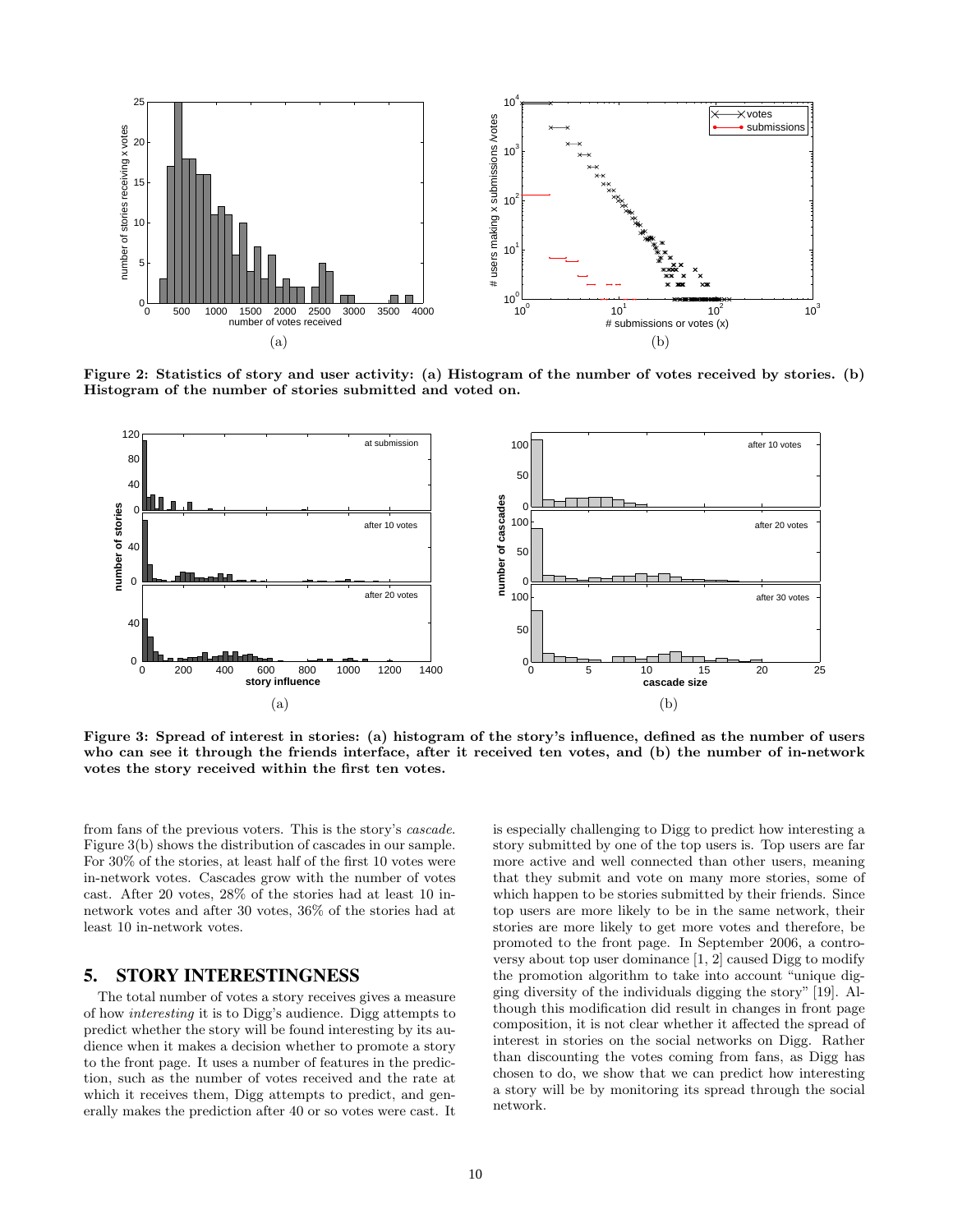## 5.1 Social networks and interestingness

In a previous work [9] we showed that top Digg users were very successful in getting their stories promoted to the front page. We claimed that this could be explained by social browsing, i.e., the fact that Digg users use the Friends interface to find new interesting stories. We showed that social browsing, together with the observation that top users have more fans than other users, explains how less interesting stories submitted by top users are promoted to the front page. Here we study in detail how the spread of interest in a story through the social network relates to how interesting the story is.



Figure 4: Distribution of the number of in-network votes stories receive vs how interesting they are. The plots show the number of in-network votes received within the first (not counting the submitter) six, 10 and 20 votes.

Figure 4 shows the total number of votes a story receives (interestingness) as a function of how many in-network votes it received within the first (not counting the submitter) six, 10 and 20 votes. The graph shows the median and width of the distribution of votes (except for the highest and lowest values) for that value of in-network votes. There is a clear inverse relationship between interestingness and the fraction of in-network votes, and this relationship is already visible early on, within the first 6–10 votes. We define a story to be interesting if it receives at least 520 votes, and not interesting if it received fewer than 520 votes.<sup>3</sup> As found in our previous work, many of the front-page stories submitted by best connected (top) users were deemed to be uninteresting, receiving fewer votes, and almost all of the stories submitted

by poorly connected users were found to be highly interesting, with many gathering thousands of votes. One of the exceptions was a story submitted by a poorly connected user that gathered only 185 votes. One of the early voters for this story was kevinrose, the founder of Digg and the user with most fans. The extra visibility that kevinrose's vote gave to the story, helped promoted this uninteresting story to the front page.

These observations suggest that there are two mechanisms for the spread of interest in a story on Digg: interest-based and network-based. A highly interesting story will spread from many independent seed sites, as users unconnected to network of the previous voters discover the story with some small probability and propagate it to their own fans. A story that is interesting to a narrow community, however, will spread within that community only, without being picked up by unconnected users.

#### 5.2 Predicting interestingness

The evidence presented in the section above suggests that it is possible to predict how interesting a story is by monitoring how interest in it spreads through the social network. Moreover, it should be possible to make the prediction relatively early, after the first 6–10 votes. Digg generally waits longer, until a story accumulates at least 40 votes. Such prediction is especially useful for stories submitted by top users who tend to have bigger and more active social networks, and therefore, make it more difficult to decipher between a user's popularity and story interestingness.



Figure 5: Decision tree classifier trained on votes

We trained a C4.5 (J48) decision tree classifier [22] on 207 stories in our dataset. Each story had three attributes: number of in-network votes within the first ten votes (v10), number of users watching the submitter (fans1) and a boolean attribute indicating whether the story was interesting or not. The story was judged interesting if it received more than 520 votes. Figure 5 shows the learned decision tree. Results of 10-fold validation indicate that this tree correctly classifies 174 of the examples, and misclassifies 33 examples.

We tested the learned model on stories extracted from the upcoming queue on June 30, 2006. This dataset consisted of 900 stories submitted within the same time period as the data analyzed above, but not yet promoted to the front page. We augmented this data by retrieving the final number of votes received by stories. From this set, we kept only the stories that were submitted by top users (with rank  $\leq 100$ ) and received at least 10 votes, leaving 48 stories.

<sup>&</sup>lt;sup>3</sup>This threshold was chosen based on Figure 2(a), which indicated that 20% of the stories in the sample received fewer than 500 votes, suggesting 500 as the interestingness threshold. Two stories in our sample that were submitted by top users were close to this threshold, with 505 and 507 votes (with five in-network votes each). to raise the interestingness threshold to 520 and keep these ambiguous cases in the sample.